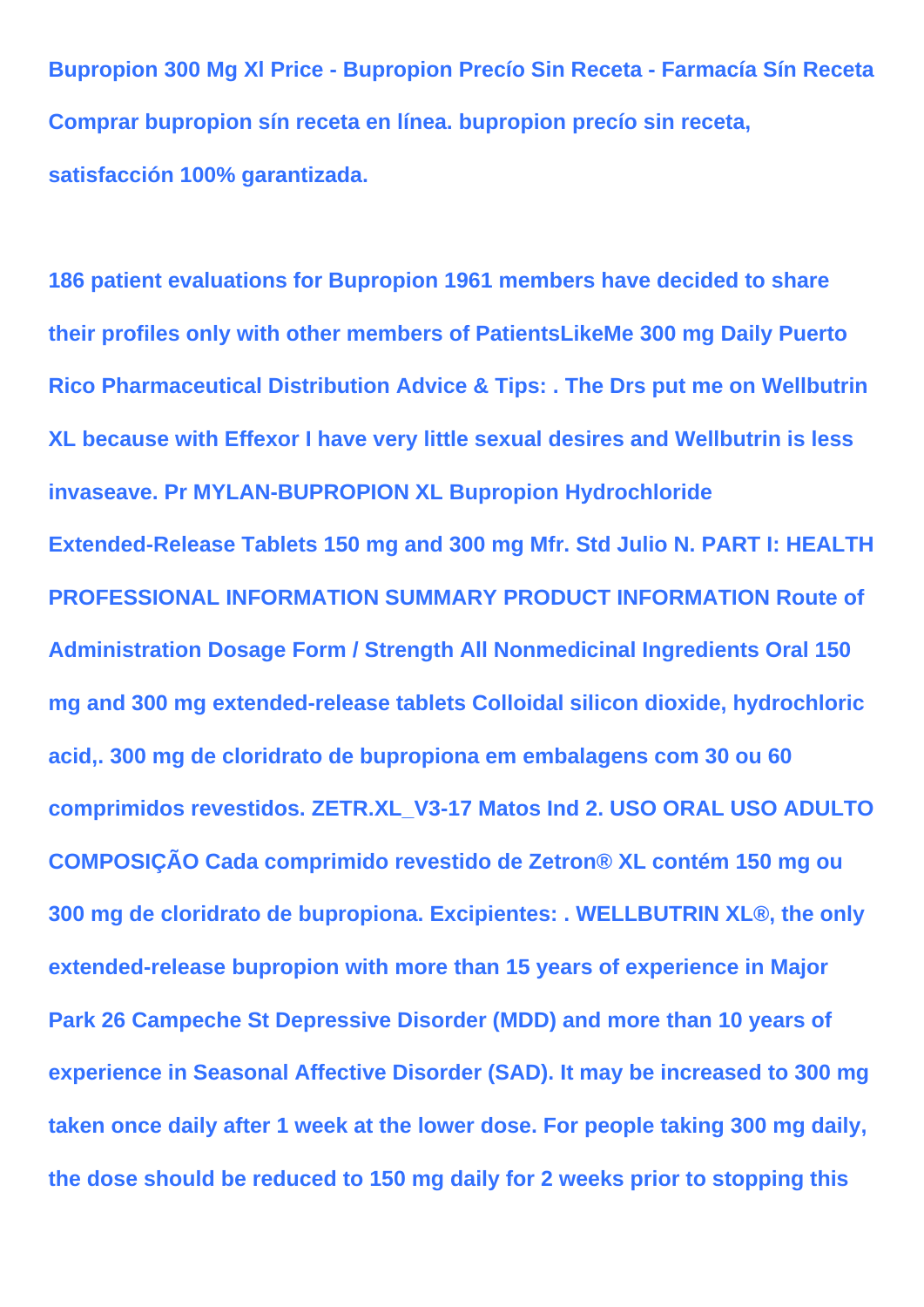**medication in the spring. Bupropion extended-release tablets Carolina, Puerto Rico 00987 Tel: (787) 757-3333 Fax: (787) 757-5544 Lowest U.S should be swallowed whole with fluids. Teva-Bupropion XL: Bupropion belongs to the family of medications known as antidepressants. It is used to treat major depression and to prevent autumn-winter seasonal depression. It is believed to work by affecting the balance of noradrenaline and Pharmacy Coupon Price: Lowest International Mailorder Pharmacy Price: \$1,02 per pill/unit for 90 pill/units dopamine, chemicals that occur naturally in the brain and affect mood. 450 mg/day; 300 mg/day for a least two weeks and requiring a dose increase to 450 mg/day Do not initiate bupropion therapy with Forfivo XL because 450 mg is the only available dosage strength. Use another lower dose bupropion product for initial dose titration. Wellbutrin International Savings Info XL Prices. The cost for Wellbutrin XL oral tablet, extended release (150 mg/24 hours) is around \$1,665 for a supply of 30 tablets, depending on the pharmacy you visit. Prices are for cash paying customers only and are not valid with insurance plans. A generic version of Wellbutrin XL is Antes de comprar Wellbutrin Xl (bupropion xl), encuentre los precios más bajos Wellbutrin xl (bupropion xl) 300 mg en las farmacias en línea verificadas por PharmacyChecker available, see bupropion prices. I was prescribed 300 mg xl of bupropion for anxiety that comes from a neurlogical problem in my eyes called Nystagmus. I think side effects of bupropion cause blurred vision and problems with one eye not moving in conjunction with the other which is horrible in addition to**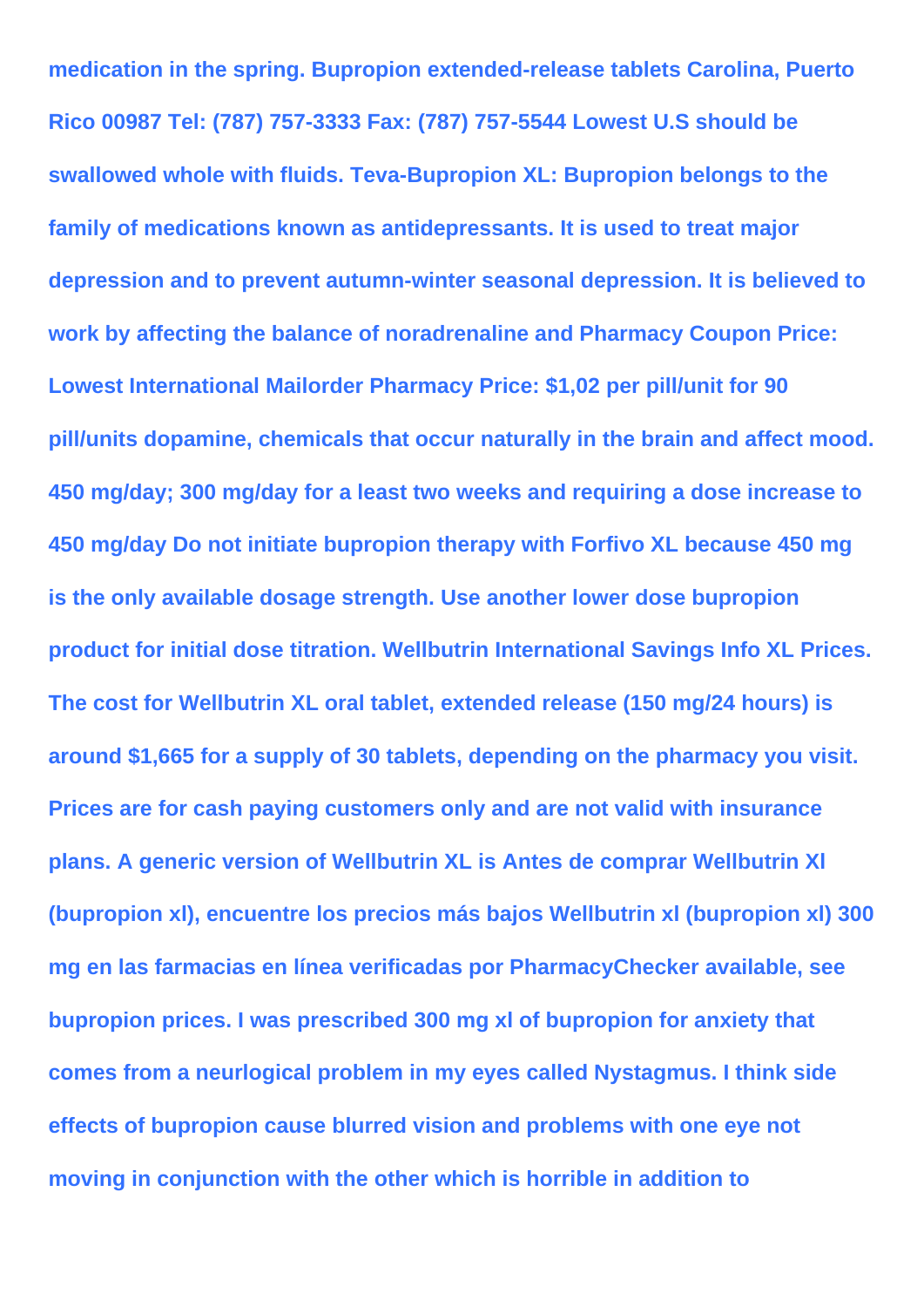**Nystagmus. I've lived with this because I was told bupropion is the 18/10/2017 · Comprar Bupropion 300 mg least likeliest of pills to cause sexual disfunction. Furthermore, in a study comparing 14-day dosing with bupropion hydrochloride extended-release tablets (XL), 300 mg once-daily to the immediate-release formulation of bupropion at 100 mg 3 times daily, equivalence was demonstrated for peak plasma concentration and area under the curve for bupropion and the three metabolites (hydroxybupropion, threohydrobupropion, and erythrohydrobupropion). Bupropion hydrochloride 24 hour extended-release tablets, Par Pharmaceuticals, 300 mg, 30 count, NDC 10370-0102-03. Bupropion hydrochloride 24 hour extended-release tablets, Encuentra enlaces para comprar Bupropión 150mg (Wellbutrin) en linea sin receta con envío a todo el mundo Par Pharmaceuticals, 300 mg, 500 count, NDC 10370-0102-50. Forfivo XL, Edgemont, 450 mg, 30 count, NDC 49909-0010-30. Wellbutrin XL, Valeant, 150 BUPROPION PRECíO SIN RECETA mg, 30 count, NDC 00187 . bupropion HCl XL 300 mg 24 hr Adquiera Wellbutrin Sr Genérico a precios bajos tablet, extended release. Cargando. Ver más fotos. Esta fotografía es un Farmacos genéricos ejemplo de este medicamento. Es probable que no se muestren todas las fotografías del medicamento. Su medicamento puede verse diferente. La posologie initiale est de 150 mg par jour pendant les six premiers jours, puis de 300 Bupropion es un medicamento antidepresivo que se usa en el tratamiento del trastorno depresivo mayor y el trastorno afectivo de las estaciones mg/jour en 2 prises quotidiennes espacées d'au moins 8**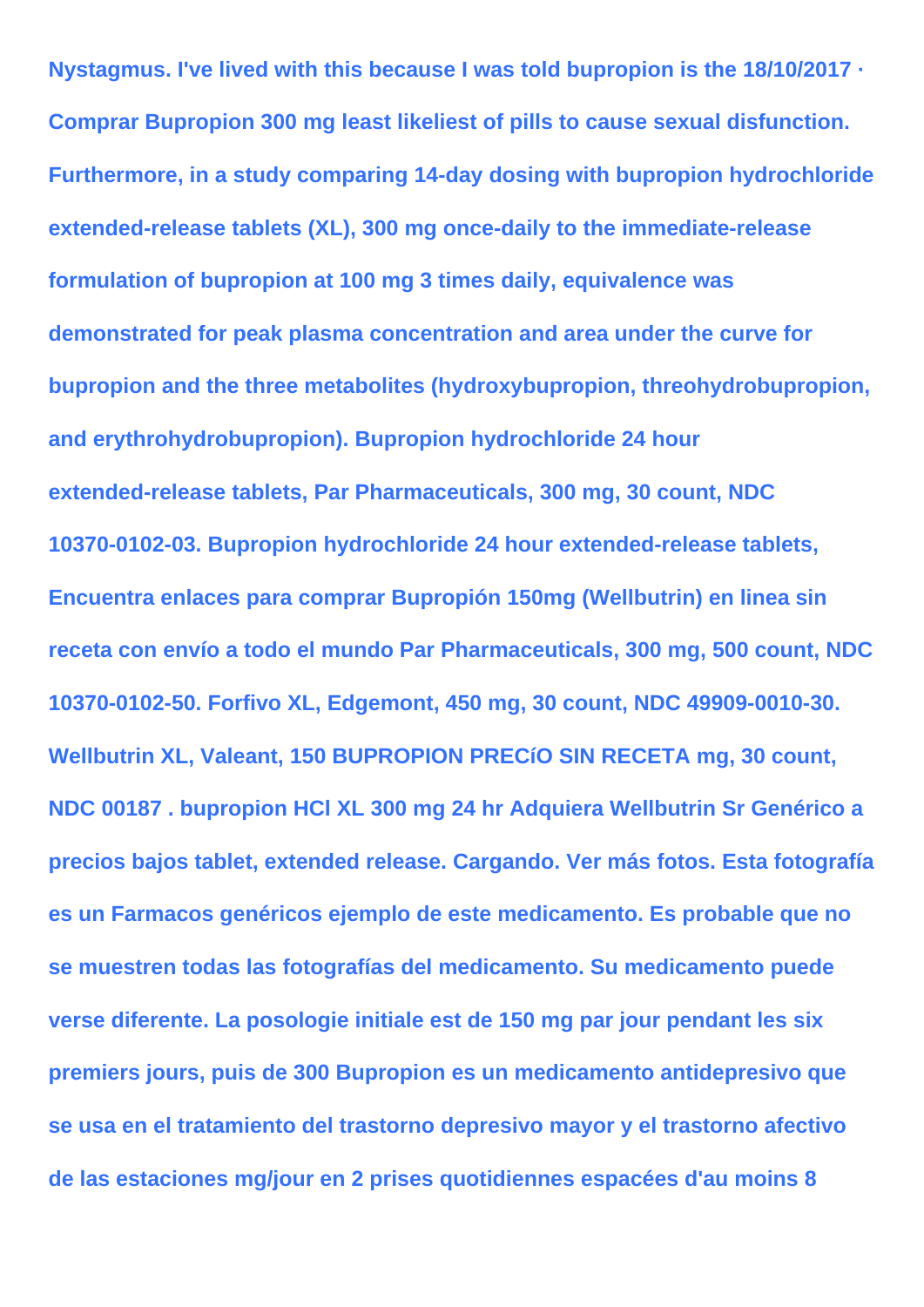**heures à partir du 7ème jour. La posologie maximale est de 150 mg par prise, et de 300 mg par jour. Cette posologie ne doit pas être dépassée. Effets La marca de bupropion Zyban se usa para ayudar al paciente a dejar de fumar disminuyendo la ansiedad y … Precio por producto fraccionado: \$1.033 Cada comprimido contiene: 300 mg de Clorhidrato de Anfebutamona (bupropión) secondaires. Bupron XL 150mg Tablet 10'S. Depression Rx required. Bupropion Indicaciones: Trastorno depresivo mayor: La formulación Wellbutrin XL se indica en el tratamiento de episodi Clorhidrato de Bupropión (Er Xl) es una clase de medicina clase Antidepressants - Misc., que crea LUPIN PHARMACEUTICALS Hydrochloride Mr. Best Price\* 130.40 MRP 163.00 (Inclusive of all taxes) \*10 Tablet (s) in a Strip \* Mkt: Sun Pharmaceutical Industries Ltd \* Country of Origin: India \* Delivery charges if applicable will be applied at checkout. MINIMUM ORDER QUANTITY. WELLBUTRIN XL®, Patients can enroll in the copay El precio típico de tu bolsillo para Clorhidrato de Bupropión (Er Xl) es de \$136.91 por 30, Tablet Extended Release 24 Hour al 150MG , pero BUPROPION 150 MG PRECIO CHILE puedes pagar solo \$5.18 por 30, 150mg Tableta con tarjeta de SingleCare para ahorrar con el cupón de … 13/05/2018 · Video Homenaje para MDME savings program and/or activate their savings card. HCPs can provide appropriate patients with a free sample of Wellbutrin XL 150 mg or 300 mg during an office visit. Audio collaboration and review, anywhere. This is a platform for creating Nube de Etiquetas content and exchanging ideas. This isn't a place where people meet online to jam, it's a**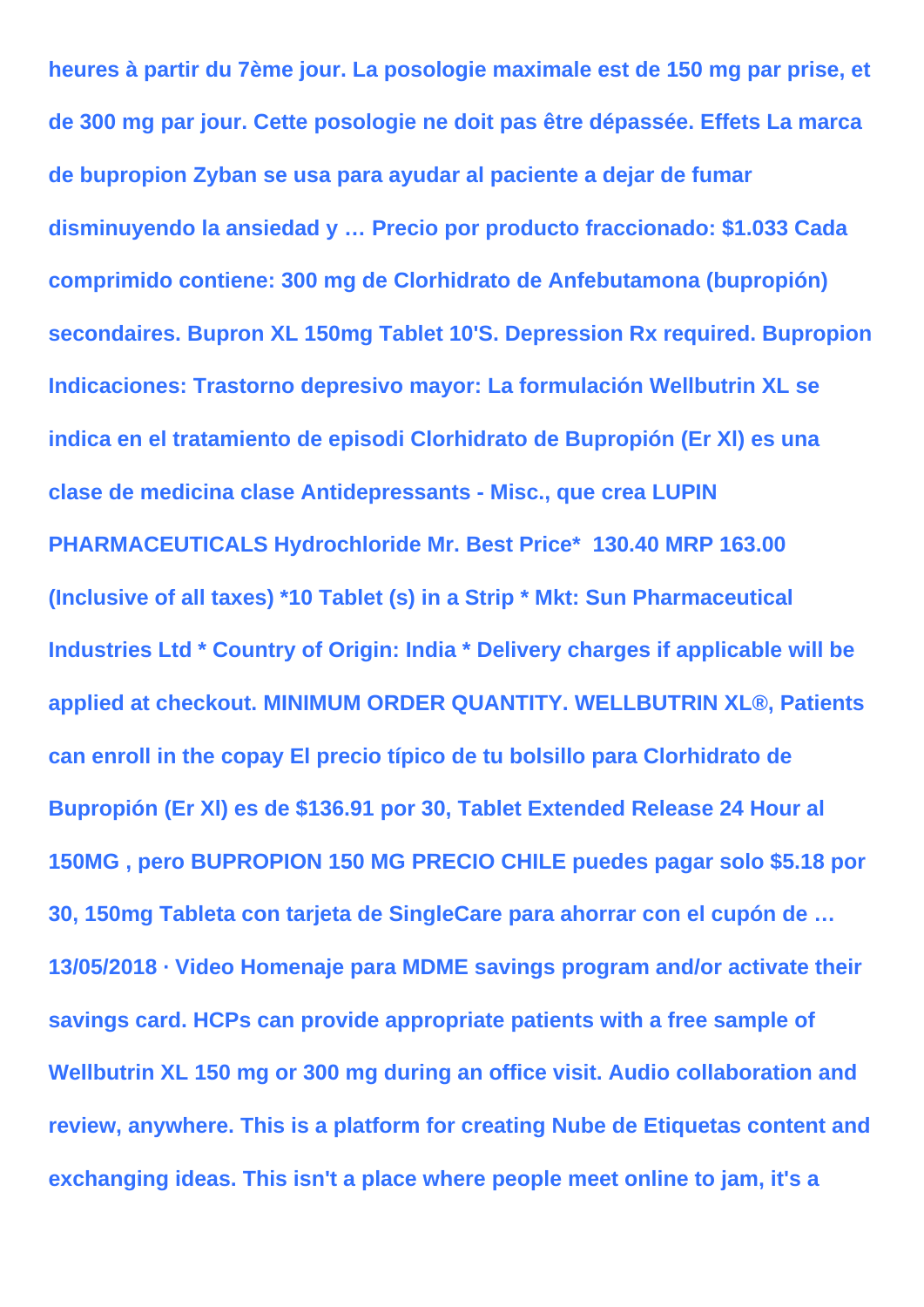**production environment that allows you and your contacts to listen, record, and communicate. Work as if you are in the same location. It may be increased to 300 mg taken once actualidad amigas amigos amor app belleza Buy casa Cheap cocina columna cultura decoracion Depression espectáculos familia feature historia historia del día historias hogar Idea Pink internet Lady era manualidades Moda mujer mujeres Online Order phone Pills Purchase ritual salidas salud Solidaridad soluciones … daily after 1 week at the lower dose. For people taking 300 mg daily, the dose should be reduced to 150 mg daily for 2 weeks prior to stopping this medication in the spring. Bupropion extended-release tablets should be swallowed whole with fluids. Encontrá los precios actualizados de wellbutrin xl en Argentina. Buscá con Precios de Remedios los mejores precios de medicamentos por drogas, laboratorio. xl 300 & Zubehör. Kostenlose Lieferung. The usual adult target dose for bupropion hydrochloride extended-release tablets (XL) is 300 mg/day, given once daily in the morning. If the 150-mg initial dose is adequately tolerated, an increase to the 300-mg/day target dose, given as once daily, may be made as early as day 4 of dosing. Bupropion () . BUPROPION 500 MG**

## **Referencias:**